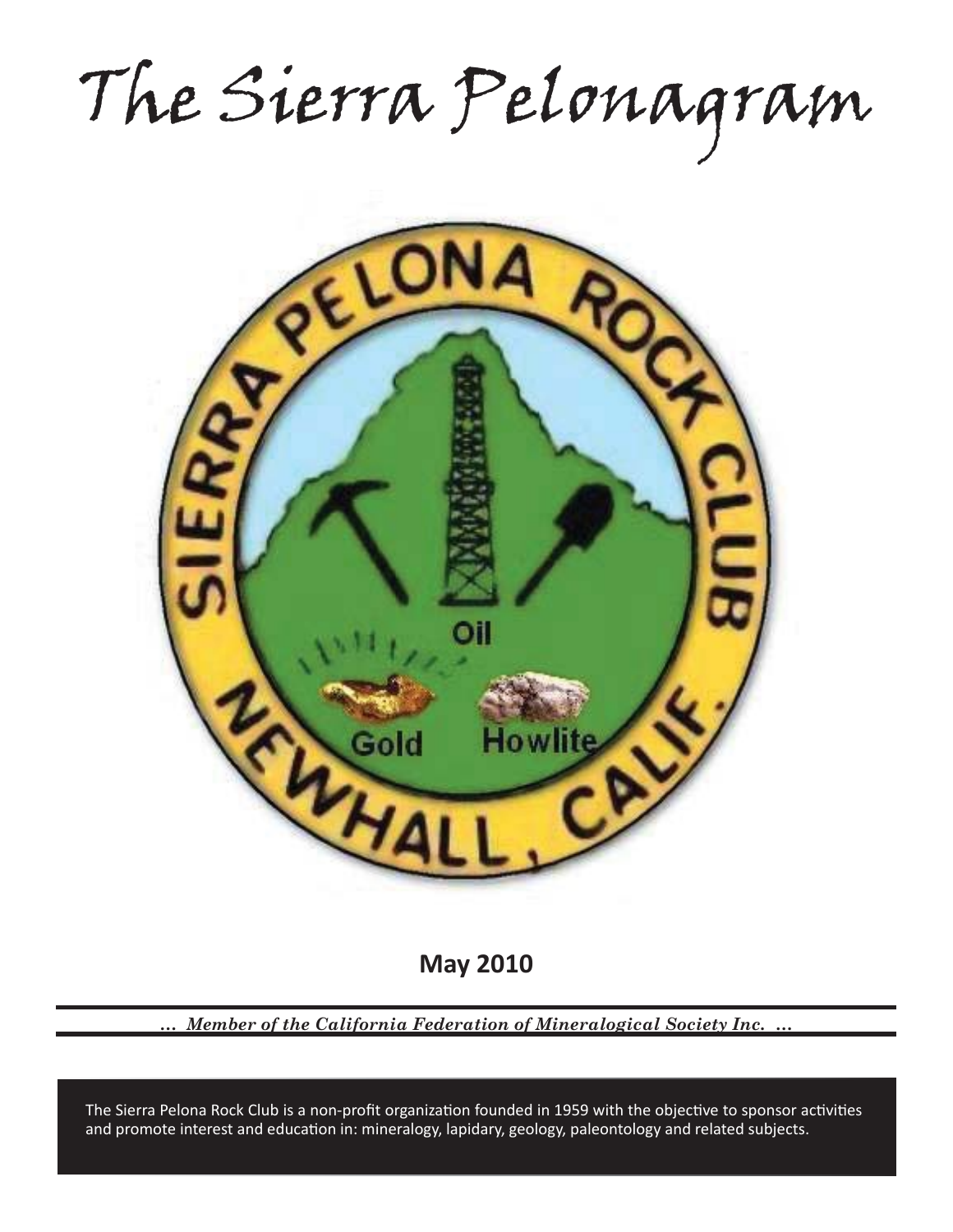

### **A Message from the President**

It is May and summer is on the way. This weekend, the  $15<sup>th</sup>$  will be our first trip to the new mine claim. Everyone who wants to go will meet at Mammoth Lane in Canyon Country at 7am. It should be quite warm, so bring plenty of sunscreen and water.

Next month will be the end-of-year picnic. It will be pot luck with the club supplying eating utensils and drinks. Details will be noted in another article in this issue.

Our club is continuing to grow, so try to remember to wear your name badges to the meetings and give a warm welcome to our new members.

See you next week at the General Meeting.

Bill Webber, President SPRC

## **May Birthdays**

George Bryson Colleen Clough Paul Kinney Mike Moreno Iony Panaitescu Mike Serino



## **Officers:**

President – Bill Webber Vice-President – Ron Strathmann Secretary: Minutes-Nancy Hilliard Treasurer – Greg Mazourek Federation Director (CFMS/AFMS) – Shep Koss

## **Chairpersons:**

Pelonagram Editor – Heidi Webber Claim - Mike Serino Donation Rock Table - Al Brown Field Trips – Bonnell Forstner Historian - Frank Humelbaugh Hospitality – Evelyn Velie Membership – Ron & Akiko Strathman Programs – Mike Serino Publicity – Diane Southwell Storage - Mike Moreno Sunshine - Evelyn Velie Web site – Earl Kangas

The Sierra Pelona Rock Club, is a member of the California and American Federation of Mineralogical Societies, Inc. (CFMS/AFMS). The general club meetings (Open to the public) are at 7:30 PM, on the 3rd Tuesday of each month at:

# **The Clubhouse of the Greenbrier Mobile Estates EAST 21301 Soledad Canyon Rd Canyon Country, CA 91351**

Contact the Club or the Sierra Pelonagram Editor at: **Sierra Pelona Rock Club P.O. Box 221256 Newhall, Ca. 91322** Or E-mail: hwebber@pacbell.net *Visit the SPRC website http://www.sierrapelona. com/*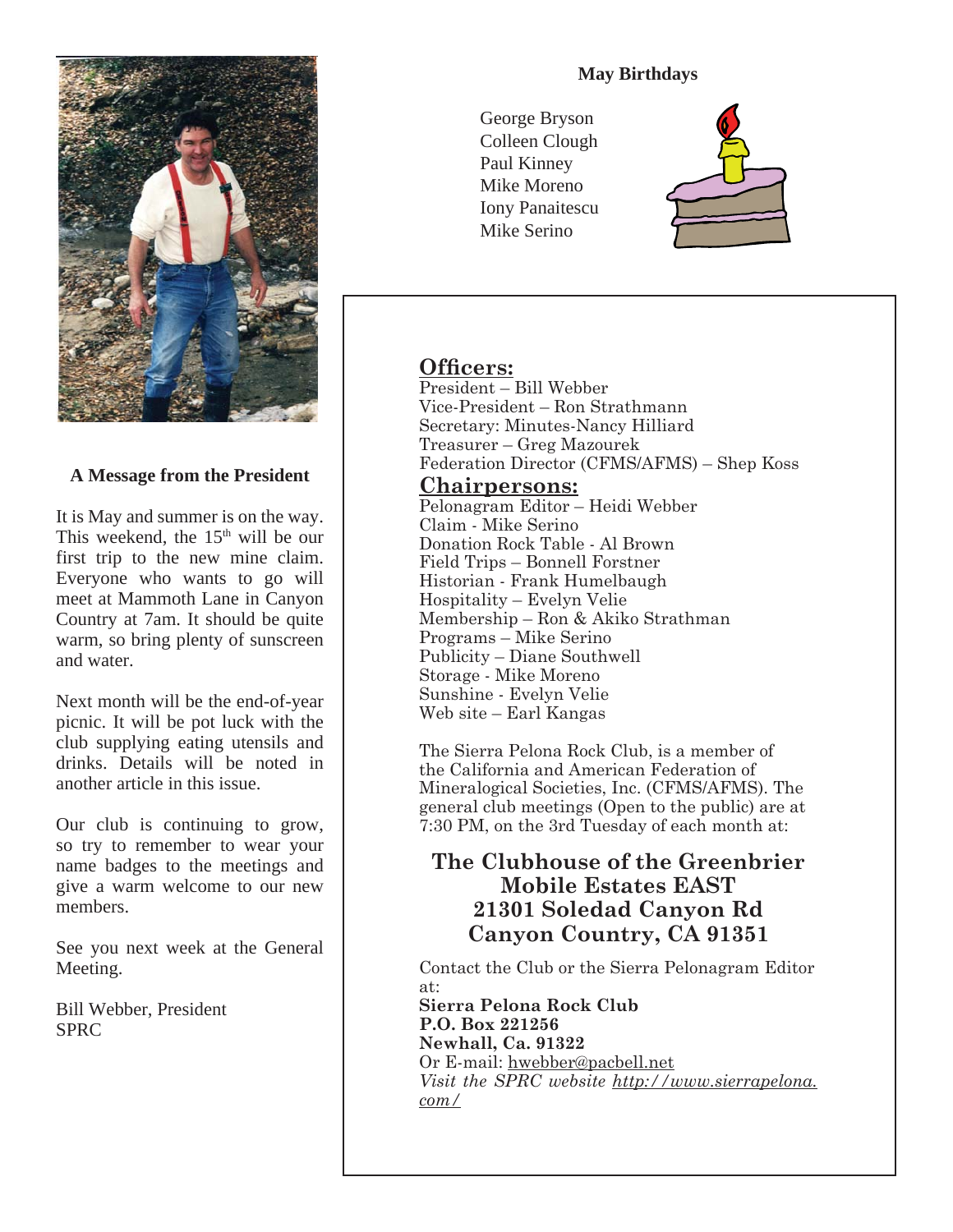### **May**

#### **Emerald**



Emerald is a beryl, like aquamarine. One is green, the other blue, the difference between them being of a chemical nature. Emerald is a silicate of beryllium and aluminum occurring in nature as crystals of a hexagonal pyramidal shape. The dichroism of the stone is conspicuous, varying from pale green to grass green and dark green according to the chromium content. Hardness is 7.5 on the Mohs scale, and the substance is brittle; so great care is needed during cutting and setting and in preserving the stone.

Emerald was known in ancient times. It was initially mined in the Ural Mountains, Siberia and Egypt. Following Spanish colonization of South America, a number of old Inca mines were discovered, and these have since yielded some of the world's finest specimens. The Muzo, Cosquez, Chivor and Gachaia mines in Colombia are still worked today.

More recently, veins have been found in Brazil, South Africa, Zambia, Pakistan, Afghanistan and India, but none of these stones can equal the beauty of the Colombian specimens.

A flawless emerald is very rare. Indeed, identification of a stone is greatly facilitated by the presence of inclusions or even slight fractures. Most emeralds on the market today contain inclusions that diminish their transparency. Often the colour is irregular, the stone being darker on one side than on the other.

Emerald is without doubt the most imitated beryl. Synthetic stones are produced in Germany (Zerfass), United States (Chatham) and France (Gilson), and it would be extremely difficult for a layman to distinguish a natural from a synthetic emerald. Even expert jewelers can make mistakes, and the Chelsea colour filter which was originally designed to identify emeralds, has proved its limitations in certain dubious cases. In similar circumstances an entire series of scientific tests is called for. In simple terms, verification of an emerald could prove a very costly operation, so I strongly advise you to seek the assistance of a reliable jeweler with a reputation to defend.

As the birthstone for May, the emerald, a symbol of rebirth, is believed to grant the owner foresight, good fortune, and youth. Emerald, derived from the word *smaragdus*, meaning *green* in Greek, was mined in Egypt as early as 330 B.C. Today, most of the world's emeralds are mined in Colombia, Brazil, Afghanistan, and Zambia. The availability of high-quality emerald is limited; consequently, treatments to improve clarity are performed regularly.

*Reference: Mineralzone and American Gem Society*

#### **Upcoming CFMS Shows**

### **June 4-6 2010, Woodland Hills, CA**

Rockatomics Gem and Mineral Society Pierce College 6201 Winnetka Ave., Woodland Hills Hours: 9 5 Gary Levitt (818) 993-3802 Email: Show@Rockatomics.org Website: Rockatomics.org **June 5-6 2010, Glendora, CA** Glendora Gems Goddard Middle School 859 East Sierra Madre Hours: Sat. 10-5; Sun. 10-4 bonnie Bidwell (626) 963-4638 Email: Ybidwell2@aol.com

**June 18-20 2010, Whittier, CA** AFMS/CFMS Show and **Convention** Hosted by North Orange County Gem and Mineral Society So. CA University of Health Sciences Campus 16200 E. Amber Valley Rd., Whittier CA Hours: 10-5 daily Don Warthen (626) 330-8974 Email: odwarthen@verizon.net Website: www.nocgms.com **June 19-20 2010, Cayucos, CA** San Luis Obispo Gem & Mineral Club Cayucos Vets Hall (next to Cayucos Pier)

10 Cayucos Drive Hours: 9-5 Daily Mike Lyons (805) 610-0757 Email: jadestar@charter.net Website: http://www.slogem.org/ **July 10-11 19-20 2010, Culver City, CA** Culver City Rock & Mineral Club Veterians memorial Auditorium 4117 Overland Ave (Overland & Culver) Hours: Sat 10-6; Sun 10-5 Robert Thirlaway (310) 213-7677 Email: thirlawr@earthlink.ne Website: http://www. CulverCityRocks.org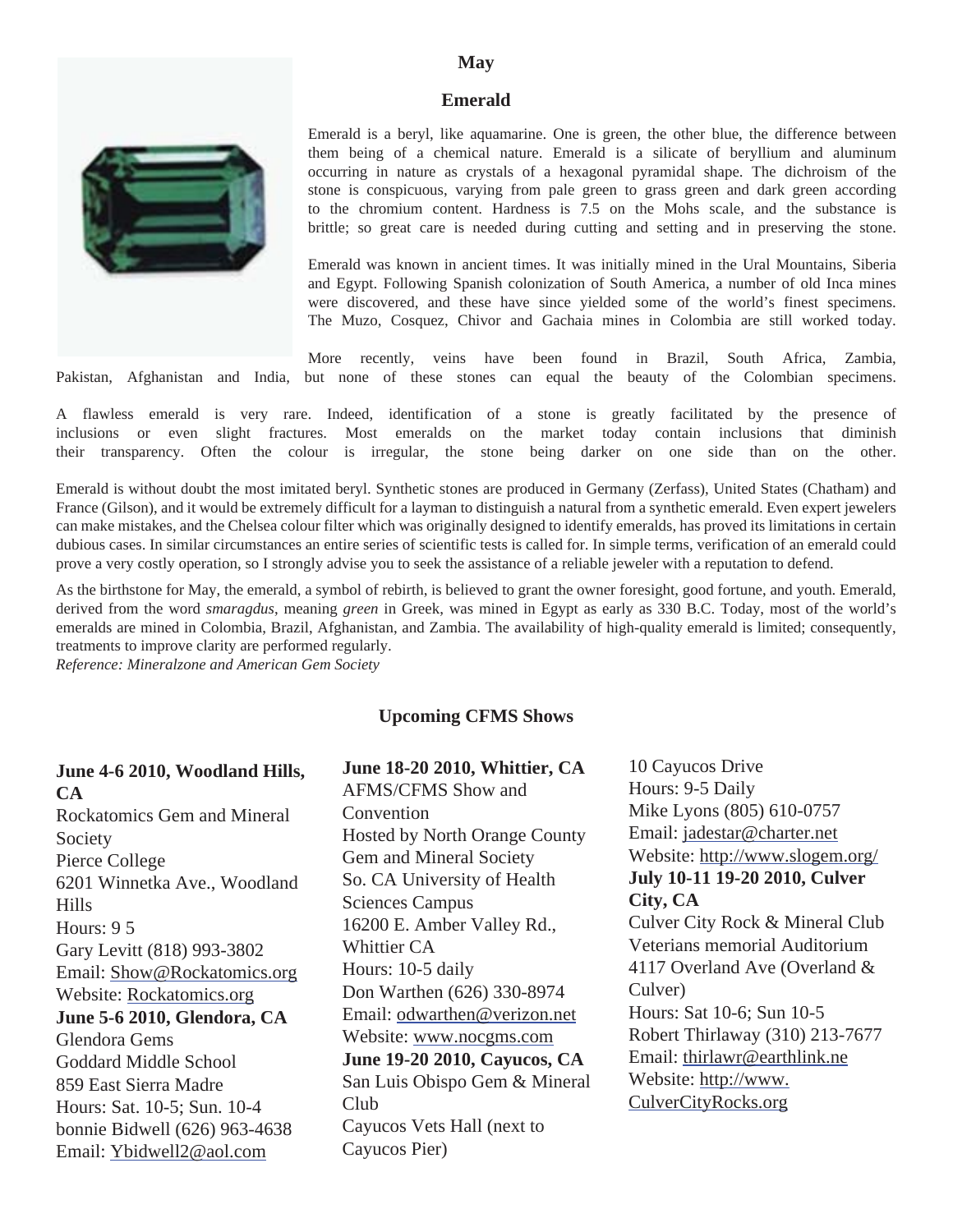## **Upcoming Field Trips with CFMS**

## **Two Tourmaline Mines in Two Days!**

June 21st:

The Oceanview - Fee Dig \$50 (this is a \$25 discount per person). Caravan to the Lake Henshaw Resort (I am working on a group rate reservation for the spaces next to the mine).

June 22nd:

The Himalaya - Fee Dig \$50 (this is a \$15 discount per person) Fossil Hunters Choice! June 23rd:

Trip One - Ant Hill - More Strenuous Option

Trip Two - Jalama Beach - lead by Jon Meredith - less strenuous option Rock Hound or Tourist? June 24th:

Trip One - Lavic Siding - lead by Jay Valle - More Strenuous Option

Trip Two - LA County Natural History Museum - lead by Dr. Larry Barnes- less strenuous option

Contact Robyn Hawk: robynahawk@yahoo.com

# **Weekend CFMS Double Tourmaline Trip is June 26-27**

WHERE: The Oceanview and Himalaya Tourmaline Mines east of Escondido in the Pala Mining District on Route 76

WHEN: Saturday & Sunday June 26 & 27. The Oceanview on Saturday and the Himalaya on Sunday. TIME: As set by each mine. PLEASE check their websites.

COST: Both mines are pay sites. Cost will be determined by the number of CFMS attendees. Each mine has a limited number of spaces so reserve early. First come, first served.

WEBSITES: 1) The Oceanview: www.digforgems.com for reservations, directions, mine info, costs. 2) The Himalaya: www.highdesertgemsandminerals.com for location, mine info, costs and places to stay. MATERIAL: tourmalines, kunzites, lepidolites, quartzes, morganites, garnets, aquamarine and more.

ALL mine rules must be observed. When making reservations please put (CFMS) next to your name for tracking purposes and benefits and notify either me or Adam Dean that reservations were made. The Oceanview can accomodate 75 spaces; the Himalaya 50 spaces. We will meet each morning at the designated dig site at the designated times. Waivers of Liability will be signed at each mine by mine personnel.

Attendees of last year's trip found a wide variety of specimens including tourmalines in excess of 60 grams. Please click the Federation website www.cfmsinc.org and click on "field trips" for pictures and reports of last year's trip.

Further questions should be directed to: Shep Koss CFMS Field Trips - South Co-chair freudonetoo@yahoo.com land line: 661-248-0411

Adam Dean CFMS Field Trip - South Co-chair theagatehunter@verizon.net Cell: 909-489-4899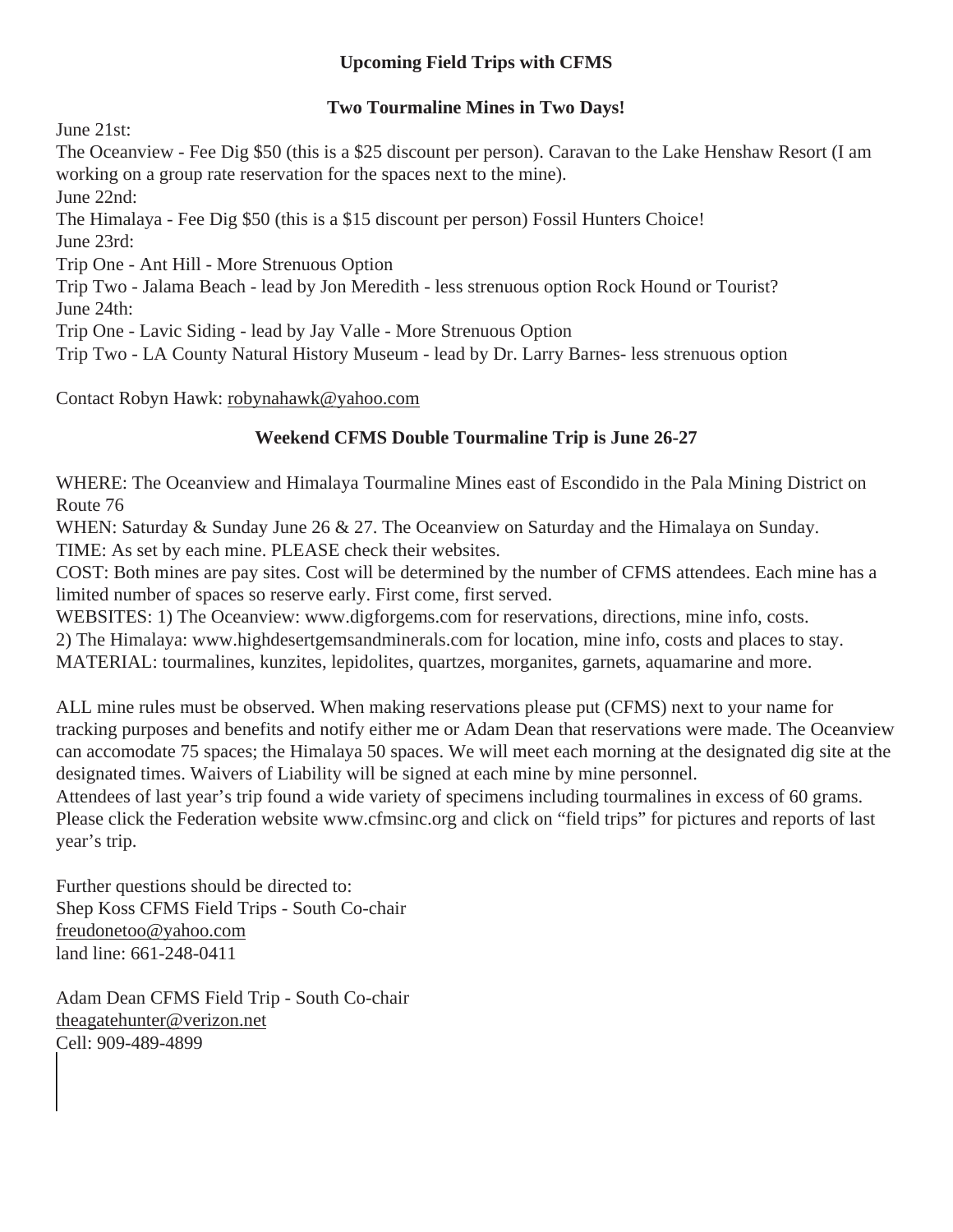#### **SIERRA PELONA ROCKHOUND CLUB BUSINESS MEETING GREENHOUSE RESTAURANT 05/04/2010**

The meeting was called to order at 6:40 pm

The minutes from the previous meeting were approved with no corrections.

In attendance were Bill and Heidi Webber, Ron and Akiko Strathmann, Nancy Hilliard, Al Brown, Ron Lawrence, Bonnie Forstner, Mike Marino, Earl Kangas and Evelyn Velie

No New members.

Next General Meeting topics will be given by Evelyn who has a presentation of identifying true pearls from copies. Bring your pearls and lets have a great time!

Our club picnic on June 26 will be our General meeting for June. The picnic will be a potluck. The club will provide drinks and plates, utensils, and napkins. Contact Evelyn with your dish information. Start thinking about what you will bring for the White Elephant auction! It will be at Meadows Park, same location as last year.

Question of what to do with clubs financial investments, which is reaching its term was pended for more research.

Diane was absent but sent her report that the new claim is being processed.

Bonnie reported that the new color chosen for the T-shirts is teal, with small decals. We will now be offering ladies tank top shirts along with regular t-shirts in men and women's styles. The club will order t-shirts for members to purchase, and an additional quantity to sell at events. We will also still offer the regular gray t-shirts in addition to the new blue ones.

Mike is recuperating nicely from his hospital stay.

Check your calendars for an upcoming one-day Tourmaline trip sponsored by Trip leader Bonnie. This trip would only cost an economical \$40.00.

Ron would like to have Planning Meetings in the summer while the club is in hiatus in place of the Business meetings. This was voted in.

There was a field trip on May 14 to explore our new claim. Great fun was had by all, and you can check your email for great pictures!

Bill is still exploring economical rates for oil for the club saw.

There was a large open house at the Nature Center on May 8 and they had a nice turnout.

The meeting ended at 8:00 pm